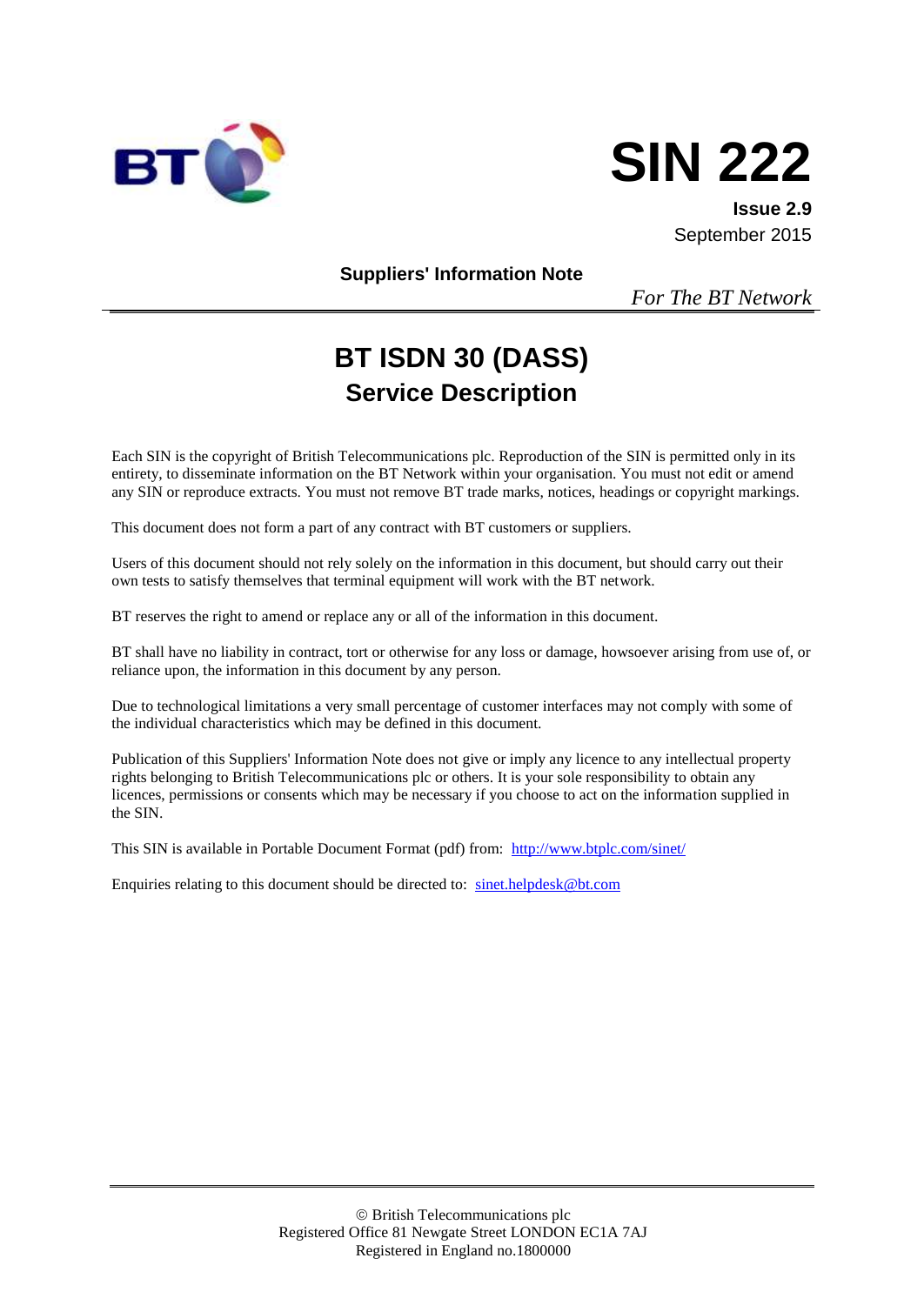# **CONTENTS**

| 2.             |  |
|----------------|--|
| 3 <sub>1</sub> |  |
| $\mathbf 4$ .  |  |
| 5.             |  |
| 6.             |  |
|                |  |
|                |  |
|                |  |
|                |  |
|                |  |
|                |  |
|                |  |
|                |  |
|                |  |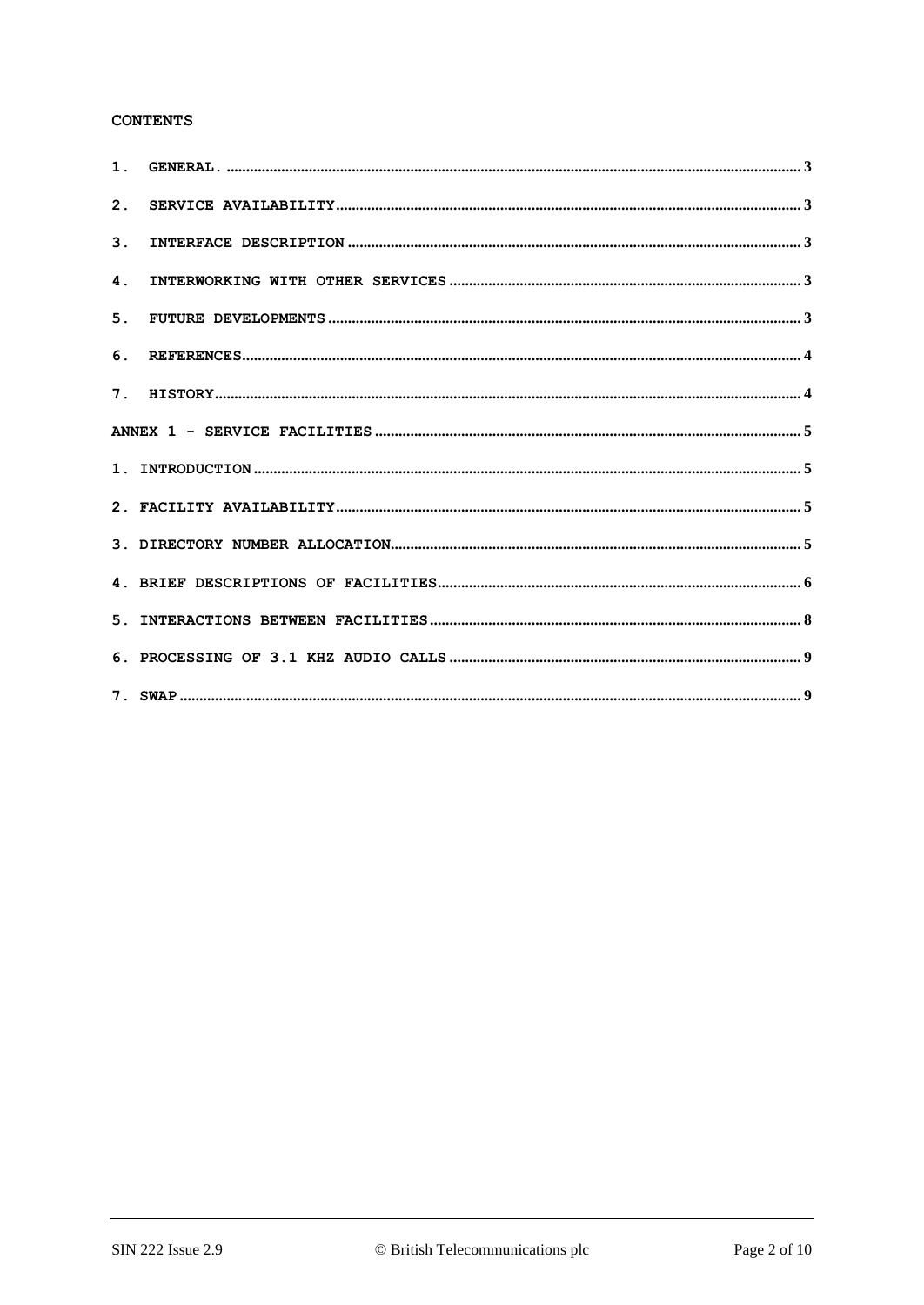# **1. GENERAL.**

This Suppliers Information Note describes the BT ISDN 30 (DASS) service, based on DASS 2 (Digital Access Signalling System No. 2). It is intended to provide general information about the service for apparatus manufacturers and developers.

# **2. SERVICE AVAILABILITY**

**2.1** The service was launched in October 1988 as Multiline IDA. In January 1991 it was renamed ISDN 30 (DASS).

**2.2** The service is available from anywhere within the country.

# **3. INTERFACE DESCRIPTION**

**3.1** The interface is described in BTNR 190, Part 1, Issue 2, June 1992.

**3.2** The customer interface is presented to the user via a NTU (Network Terminating Unit) with a coax connection. Various technologies are used to provide the ISDN 30 (DASS) access and the NTU may either be line powered or locally powered depending on the technology used. Locally powered NTUs will require a mains supply and as an option, back-up standby power can be provided.

**3.3** Certain features exist as part of the service, which are described in BTNR 190, Part 1, Issue 2, June 1992. These features are either provided by BT administrative action or require subscriber signalling (Annex 1 refers).

# **4. INTERWORKING WITH OTHER SERVICES**

**4.1** Interworking of telephony calls is possible between services such as the PSTN and BT's ISDN services.

**4.2** Calls requesting the Category 1 type call will only be supported on wholly digital routes between the users of BT's ISDN basic and primary rate ISDN services and certain international routes.

## **5. FUTURE DEVELOPMENTS**

BT has no plans to enhance the BT ISDN 30 (DASS 2) service.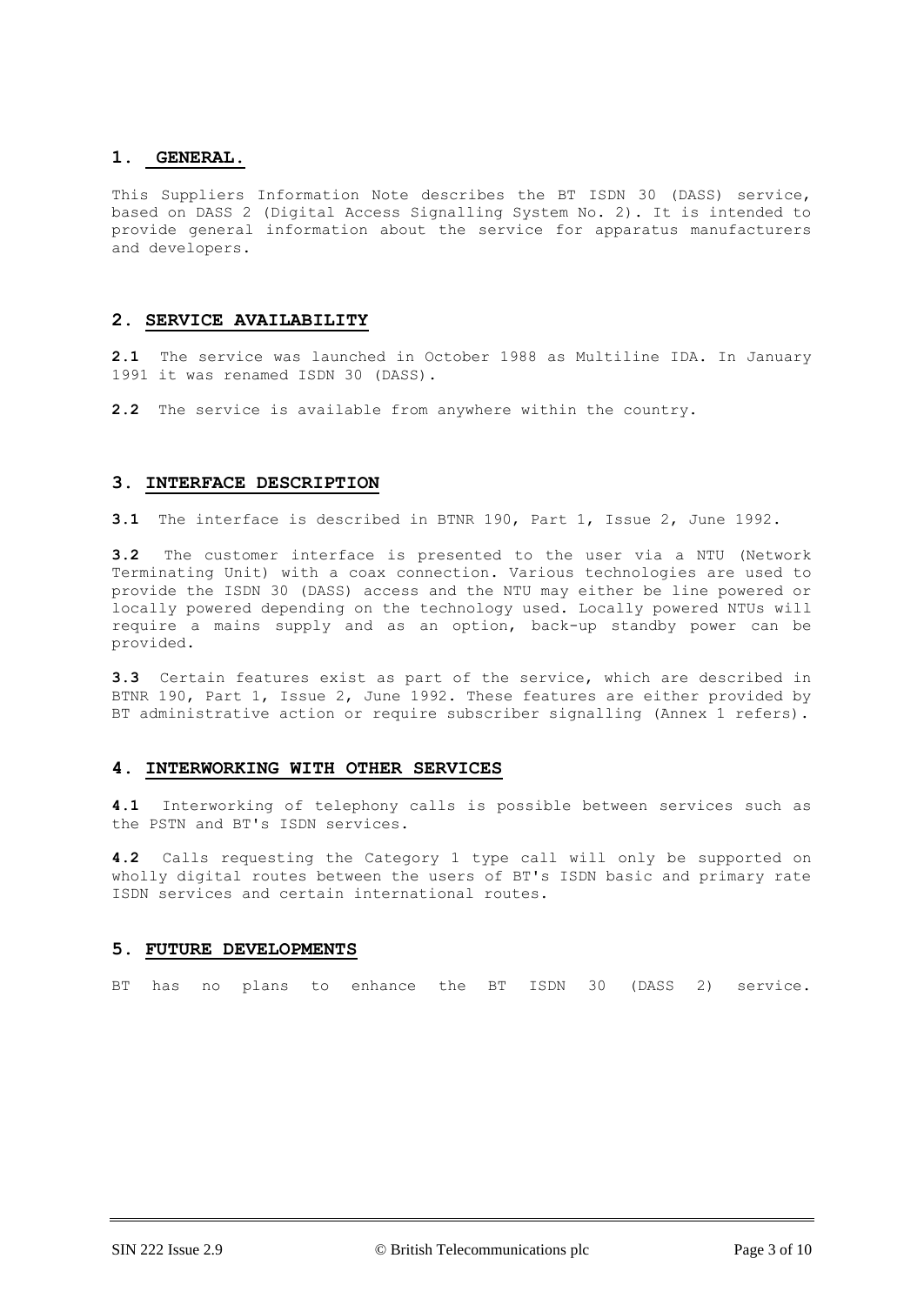# ABBREVIATIONS

| DASS <sub>2</sub> | Digital Access Signalling System No. 2      |
|-------------------|---------------------------------------------|
| ISPBX             | Integrated Services Private Branch Exchange |
| ISDN              | Integrated Services Digital Network         |
| Multiline IDA     | BT's old name for ISDN 30 (DASS)            |
| NTU               | Network Terminating Unit                    |
| SIN               | Suppliers Information Note                  |

# **6. REFERENCES**

British Telecom Network Requirements (BTNR)

BTNR 190, Issue 2, June 1992, Part 1. (The BTNR only describes those facilities, which have subscriber signalling between the terminal equipment and BT's network.)

For further information or copies of referenced sources, please see document sources at<http://www.btplc.com/sinet/>

# **7. HISTORY**

| Issue 2.0   | November 1992  |                                                                                                                                                            |
|-------------|----------------|------------------------------------------------------------------------------------------------------------------------------------------------------------|
| Issue 2.1   | November 2000  | editorial update                                                                                                                                           |
| Issue 2.2   | October 2001   | editorial update; incorporation of SIN 294<br>and SIN 363.                                                                                                 |
| Issue 2.3   | April 2003     | Approval Requirements statement removed,<br>information available via SINet Useful<br>Contacts page.                                                       |
| Issue $2.4$ | April 2006     | Updated to include the availability of ACR<br>and announce the progressive withdrawal of<br>CCRD, TLID and CCI following<br>the<br>implementation of 21CN. |
| Issue 2.5   | July 2007      | Updated to include Presentation Number<br>which had been omitted in error.                                                                                 |
| Issue $2.6$ | June 2008      | Update in Annex 1, Section 6 on the<br>handling of 3.1 kHz international calls                                                                             |
| Issue 2.7   | October 2009   | Further information on Annex 1 Section<br>4.12 on Calling Line Identity                                                                                    |
| Issue 2.8   | February 2015  | Change SINet site references from<br>http://www.sinet.bt.com to<br>http://www.btplc.com/sinet/                                                             |
| Issue $2.9$ | September 2015 | Updated text in Annex 1, Section 6, to<br>remove an anachronistic reference to a BT<br>programme of work.                                                  |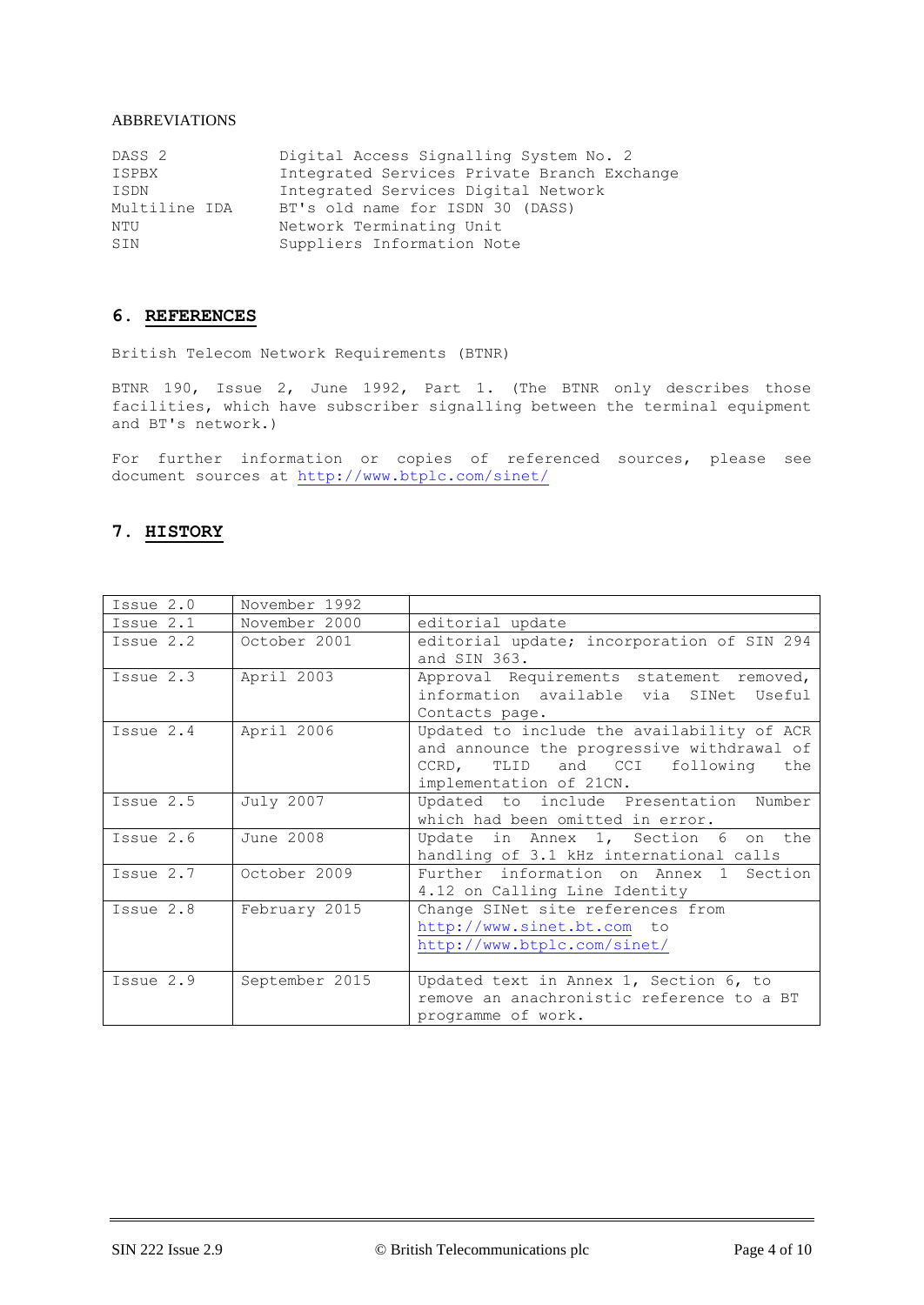#### **ANNEX 1 - SERVICE FACILITIES**

#### **1. INTRODUCTION**

This annex provides information of a general nature which it is hoped will be useful to suppliers of DASS 2 equipment.

This information in the table below is not necessarily exhaustive. It is provided without prejudice. The information is indicative of BT's current expectations for the ISDN 30 (DASS) service.

## **2. FACILITY AVAILABILITY**

| Service                                    | Now     |  |
|--------------------------------------------|---------|--|
| Non DDI Hunt Groups                        | Υ       |  |
| (Direct Dial In (DDI)                      | Y       |  |
| Direct Exchange Line (DEL)                 | Y       |  |
| Category 1 Calls                           | Υ       |  |
| Category 2 Calls                           | Y       |  |
| Incoming 3.1 kHz audio Calls               | Υ       |  |
| Permanent Incoming Call Barring            | Υ       |  |
| Permanent Outgoing Call Barring            | Y       |  |
| Administration Provided diversion on       |         |  |
| Basic                                      | Υ       |  |
| Engaged/Failure                            | Y       |  |
| Ring Tone No Reply                         | Y       |  |
| Customer Controlled Diversion              | Υ       |  |
| Bypass Number                              | Note 1  |  |
| Calling Line Identity (CLI)                | Υ       |  |
| Calling Line Identity Restriction (CLIR)   | Y       |  |
| Connected Line Identity Restriction (COLR) | Υ       |  |
| Terminating Line Identity Display (TLID)   | Note 2  |  |
| Call Charge Indication (CCI)               | Note 2  |  |
| Network Address Extension (Sub Addressing) | Y       |  |
| Customer Controlled Channel Busying        | Y       |  |
| Customer Controlled Call Barring           | Υ       |  |
| Selective Outgoing Call Barring            | Υ       |  |
| Call Charge Rate Data (CCRD)               | Note 21 |  |
| Malicious Call Identification              |         |  |
| Anonymous Call Rejection (ACR)             | Y       |  |
| IPresentation Number<br>----------         | Υ       |  |
|                                            |         |  |

Note 1: Not available for new provision.

Note 2: TLID, CCI and CCRD are not be supported on BT's 21CN network platform and hence from November 2006, these services will be progressively withdrawn as the 21CN network platform is rolled out.

## **3. DIRECTORY NUMBER ALLOCATION**

**3.1** Non DDI Hunt Groups.

Customers can have a group of channels allocated to one directory number. The hunting between the channels is Sequential.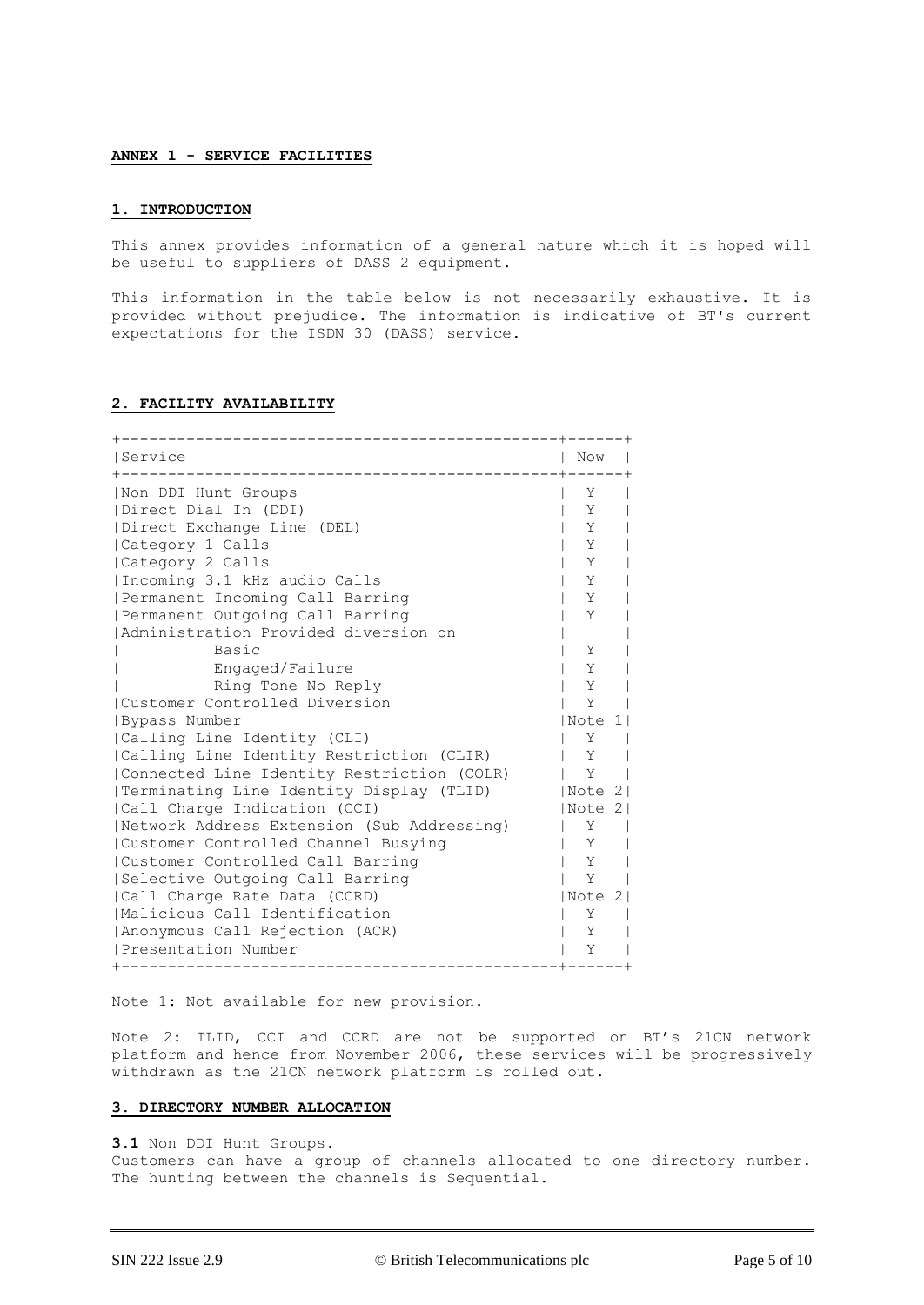**3.2** Direct Dial In (DDI). A range of numbers (DDI) allocated to a group of channels at the telephone exchange and the last 1 to 6 digits of a number are forwarded to the ISPBX to identify the extension being called. The hunting between channels is Sequential.

**3.3** One Directory Number per channel. This enables one channel to be allocated against one directory number. It can be used like a Direct Exchange Line (DEL).

## **4. BRIEF DESCRIPTIONS OF FACILITIES**

**4.1** Category 1 Calls

This enables calls to be made with a data rate of 64 kbit/s unrestricted. The call will not have tones or announcements and will fail if analogue interworking is encountered. See also Section 7.

#### **4.2** Category 2 Calls

This enables calls to be made with a data rate of 64 kbit/s unrestricted unless analogue interworking is encountered. If analogue interworking is encountered then this call will revert to an ordinary telephony type call and a message will be received to say that it is not suitable for data transmission at 64 kbit/s. These calls will have tones and announcements. See also Section 7.

**4.3** 3.1 kHz Audio Calls

3.1 kHz audio calls are used to specify calls which should bypass speech processing equipment on the telephone network. It is mainly used for analogue data such as modem or fax calls. The call has the same characteristics as Category 2 calls except that they bypass speech processing equipment. See Section 6 for further information.

**4.4** Permanent Incoming Call Barring This allows BT to make a channel or channels outgoing only.

**4.5** Permanent Outgoing Call Barring This allows BT to make a channel or channels incoming only.

**4.6** Administration Provided Basic Diversion This allows BT to divert all calls from a customer's group of lines to an agreed telephone number. The service is suitable for planned outages.

Without Administration Provided Basic Diversion, basic calls continue as normal.

**4.7** Administration Provided Diversion on Engaged/Failure This allows BT to automatically divert calls from a customer's group of lines that are all either engaged or have failed to a pre-arranged telephone number.

If Administration Provided Diversion on Engaged/failure is not enabled then failed calls will receive either Number Unobtainable tone/an out of order announcement (when the ISDN 30 line or ISPBX has failed) or engaged tone (if all the channels are busy).

**4.8** Administration Provided Diversion on Ring Tone No Reply This allows BT to automatically divert calls from a customer's group of lines that have received ring tone for between 15 to 20 seconds. Calls are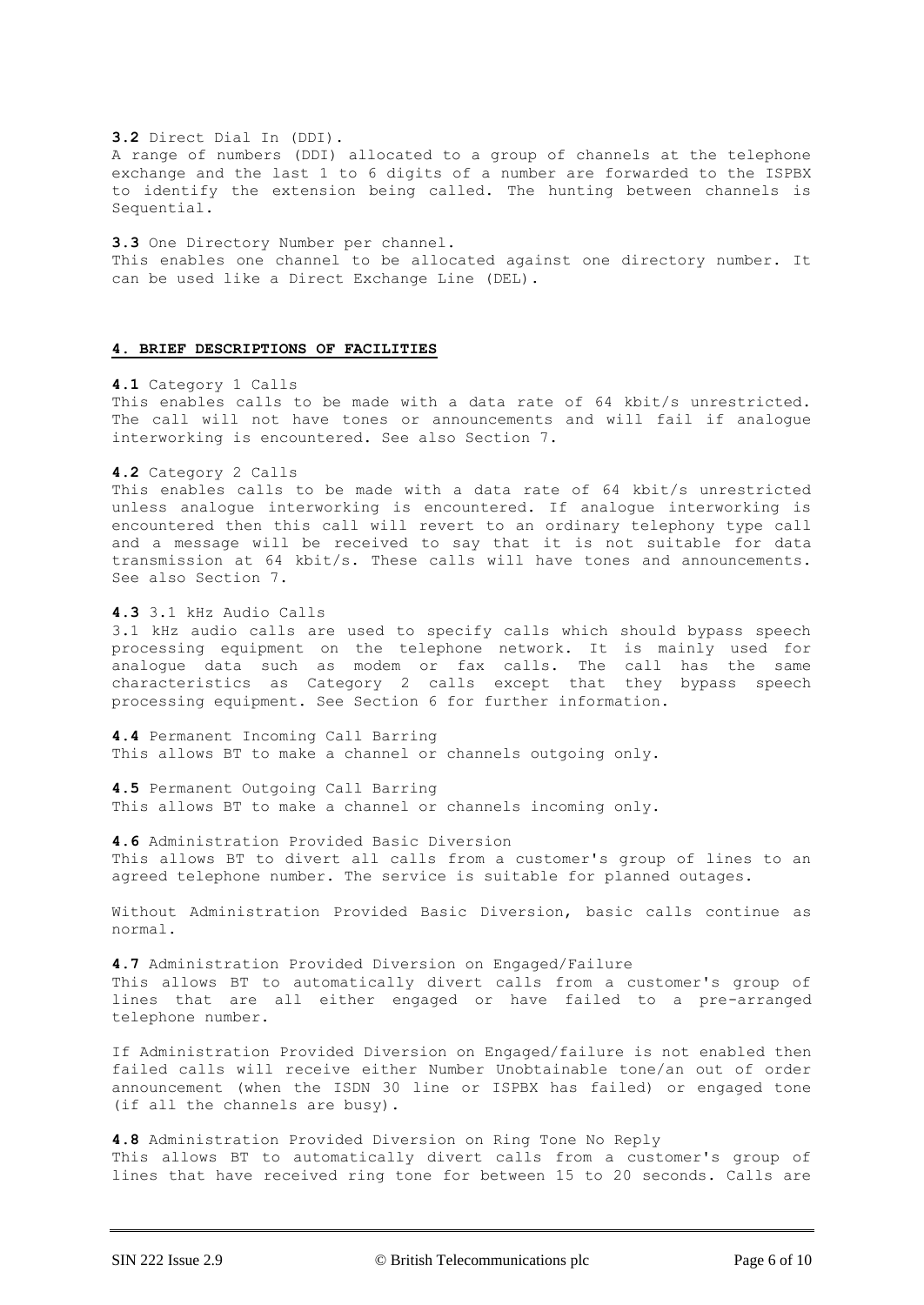diverted to any telephone number that has been pre-arranged with BT, however, call diversion to the following numbers is not possible:- 100,112,150,151,152,154 and 999 or other administration numbers such as directory enquiries etc.

If Administration Provided Diversion on Ring Tone No Reply is not enabled then failed calls will continue to receive ringing tone until either the call is answered, the caller hangs up or the network clears the call.

#### **4.9** Customer Controlled Diversion

Once put on the customer's group of lines, the customer will be able to control all 3 diversion services (4.7 to 4.9). The CPE (Customer Premises Equipment) must be capable of sending the correct DASS 2 D channel signalling sequence to the exchange.

**4.10** Bypass Number

This allows the customer to have a separate number associated with a channel in a group of lines which bypasses Hunting, Customer Controlled Incoming Call Barring and Diversion.

**4.11** Calling Line Identity

This allows the called customer to receive the Line Identity of the calling party (as long as they have not restricted the release of their line identities) before answering the call.

**4.12** Calling Line Identity Restriction This allows the customer to restrict the release of their line identities on outgoing calls. Customers can request that their calling line identity (ISDN number) is not released to the customers they are calling. The following subscription options are available:

- a) temporary mode (i.e. setting can be overridden by user) presentation restricted
- b) temporary mode (i.e. setting can be overridden by user) presentation not restricted i.e. their calling line identity will be released and forwarded to the called user.

Option b) is the default for all users (including users with ex-directory numbers).

In either of the temporary modes (options a or b), the user can override the restricted/not restricted setting by use of the "presentation indicator" in the Calling party number information element or by using in the called party number the prefix digits "141" to restrict on a per call basis and 1470 to release on a per call basis. (Note: when prefix digits are included in the called party number, the type of number in the Called Party Number information element shall be set to "unknown").

**4.13** Connected Line Identity Restriction This allows the customer to permanently restrict the release of their line identities on incoming calls.

**4.14** Terminating Line Identity Display This service allows the customer to receive the line identity of the person they have just called.

#### **4.15** Call Charge Indication

The customer will receive a digital message containing the number of units used and the cost (excluding supplementary services, discounts and VAT) at the end of each call.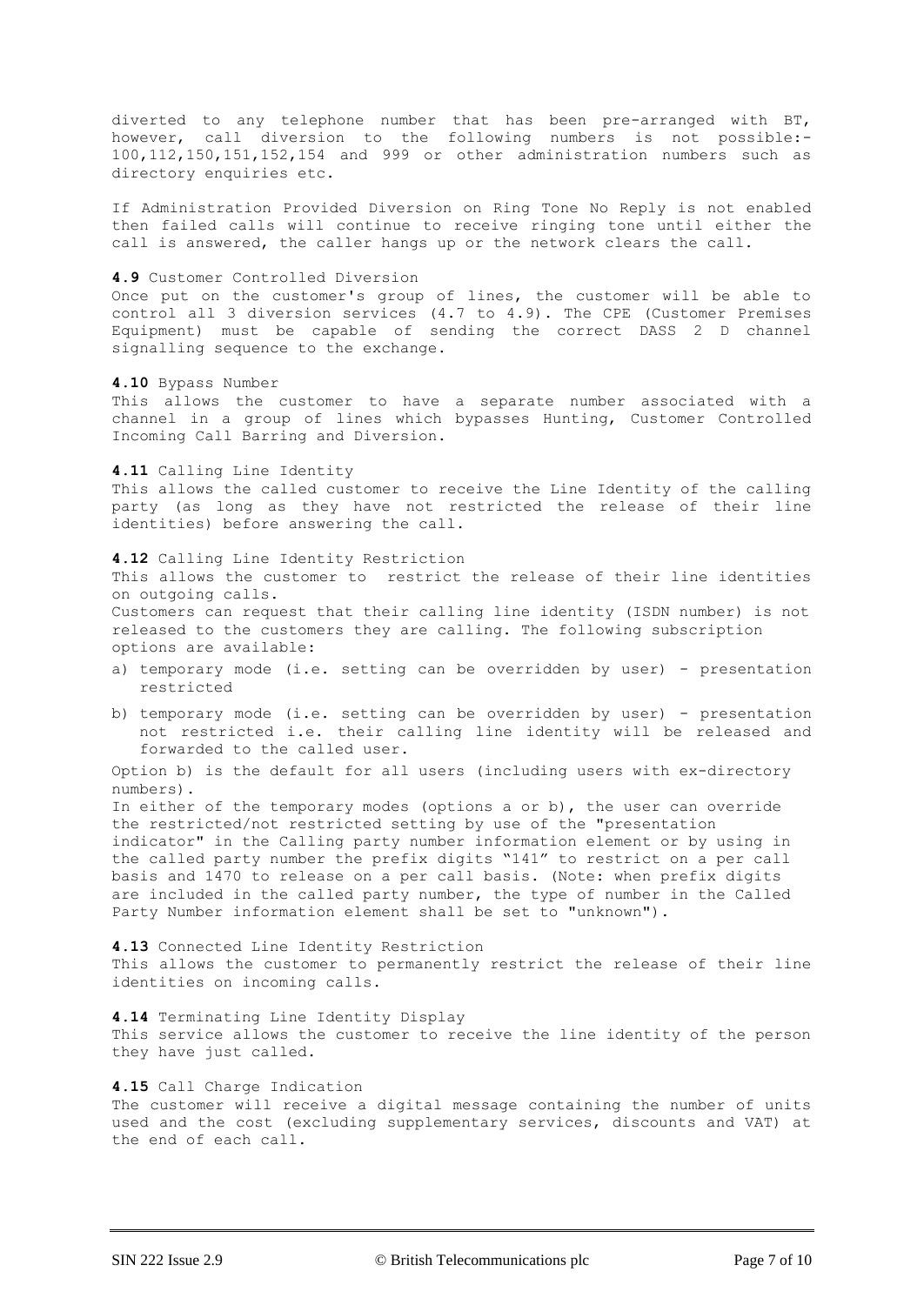**4.16** Network Address Extension (Sub Addressing) This provides the called party with the facility to receive calls with up to an additional 6 alphanumeric characters which allow the caller to address an end point beyond the Network Terminating Point (eg. a process in a host computer or a device connected to a LAN).

**4.17** Customer Controlled Channel Busying The service provides the customer with the means to busy out channels within the group of lines.

**4.18** Customer Controlled Call Barring This will allow customers to activate/deactivate Outgoing Barring or Incoming Barring on ISDN 30 channels.

**4.19** Selective Outgoing Call Barring (OCB) The service will be provided by BT and will allow certain types of outgoing calls to be barred eg. International.

#### **4.20** Call Charge Rate Data

The customer will receive a digital message at the start of a call specifying the rate at which the call will be charged (exclusive of discount schemes, supplementary services and VAT). Should the rate change during the call then another message is sent to update the information.

#### **4.21** Malicious Call Identification

This service is not a customer offering. It can be used in certain instances to help the police, in conjunction with a customer, to identify from where nuisance or malicious calls originate.

#### **4.22** Anonymous Call Rejection (ACR)

This service allows the served user to reject incoming calls from users or subscribers who have restricted the presentation of their calling line identity using to the CLIR service. ACR will reject all calls with CLI marked "presentation restricted" according to CLIR. The calls are rejected regardless of the current state (e.g. free or busy) of the served user's access. The ACR supplementary service will not reject calls with a CLI marked "presentation restricted by network". The served user's ability to originate calls is unaffected by the ACR supplementary service.

# **4.23** Presentation Number

This service allows the served user to specify the number which the network releases as their calling line identity on outgoing calls. The number specified will be subject to an authorisation process prior to it being provided.

## **5. INTERACTIONS BETWEEN FACILITIES**

**5.1** Customer Controlled Diversion (4.10) will allow the Administration Provided Diversion Services (4.7 to 4.9) to be controlled by the Customers.

**5.2** Administration Provided Basic Diversion (Para 4.7) will supersede Administration Provided Diversion on Engaged/Failure (Para 4.8) and Administration Provided Diversion on Ring Tone No Reply (4.9).

**5.3** Both Administration Provided Diversion on Engaged/Failure and Administration Provided Diversion on Ring Tone No Reply can be operated at the same time independently of each other.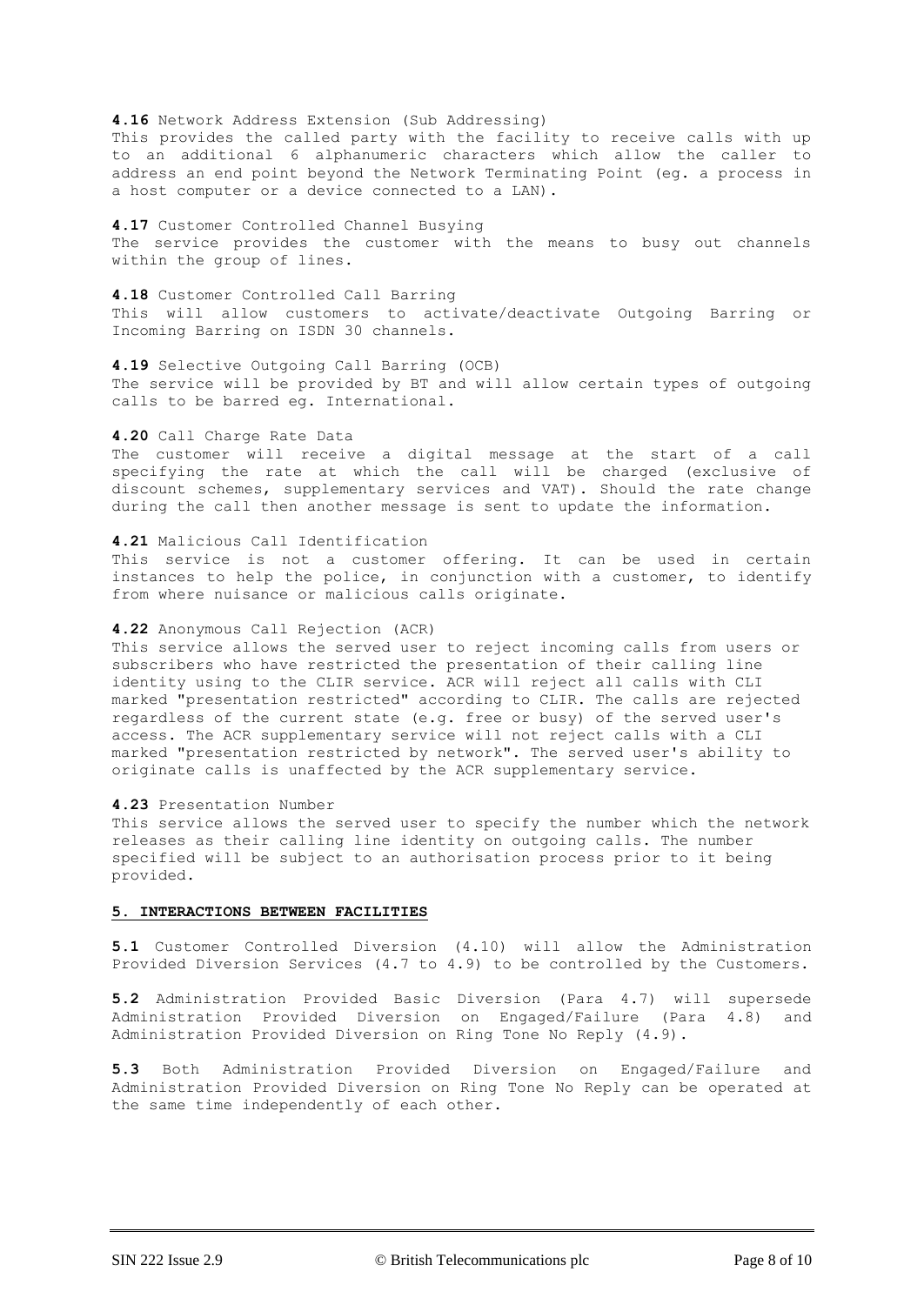## **6. PROCESSING OF 3.1 kHz AUDIO CALLS<sup>1</sup>**

Due to a significant proportion of ISDN 30 (DASS) terminal equipment not being able to support the DASS 2 request for a 3.1kHz call, resulting in a call rejection, BT took the following action in November 1994 (As described in SIN 206 Issue 1):-

On International Calls to the UK (via BT) requesting a 3.1 kHz audio connection, the SIC for such calls will be translated to the Telephony-SIC (code 00000000) before delivering them to ISDN 30 (DASS 2) customer. (Note: In order to provide greater transparency for the international ISDN service, BT may remove this translation at some future time.)

Since then, National 3.1 kHz audio call traffic has increased, both from those connected to the BT ISDN2e, ISDN 30 (I.421) and ISDN 30e services, and also the ISDNs of other UK CPs. Consequently, more 3.1 kHz audio calls from these connections will be delivered to the ISDN 30 (DASS) customers with the 3.1 kHz audio SIC. In addition, as anticipated in the SIN 206 note shown above, and depending on the capabilities provided by the Overseas ISDN and the international network connection, greater transparency on incoming international calls can be expected.

The overall result of this has been an increase in the apparent number of failed calls, due in many cases to equipment not supporting 3.1 kHz calls.

It is therefore recommended that Manufacturers, Suppliers and Maintainers of ISDN 30 (DASS 2) Terminal Equipment contact customers they believe may be affected by this problem.

# **7. SWAP<sup>2</sup>**

A feature of the DASS 2 General Signalling Procedures is the Swap procedure (see BTNR 190 [2], Section 5, sub-section 3) that can be used to change the mode/data rate used on calls that were established either as Category 1 or Category 2.

With the introduction of packet switching technologies, this particular feature will require a different approach by users.

**7.1** The Swap feature was designed in the early 1980's when the BT network used only Time Division Multiplexing for its digital transmission systems. In this network architecture, exactly the same digital connections could be used for voice or data applications and hence changing between these 2 modes during a call only required the end-to-end (CPE to CPE) conveyance of a signalling message (the SWAP message) to synchronise the changeover in the CPE. Hence the network was required to take no action on receipt of a SWAP message other than to convey it transparently across the network.

BT has introduced Asynchronous Transfer Mode (ATM) transmission and switching into the network and will increasingly deploy packet switching technologies. A consequence of this is that echo control devices need to be inserted in the connection if it is used for 3.1 kHz voice applications. In this situation, the Swap procedure would only work if the network controlled the insertion of the echo control devices into the circuit under

-

<sup>&</sup>lt;sup>1</sup> The information given in this section was first published in SIN 206 and subsequently in SIN 294. With the incorporation of the information in this SIN, SIN 294 has been withdrawn.

 $2$  The information given in this section was first published in SIN 363. With the incorporation of the information in this SIN, SIN 363 has been withdrawn.